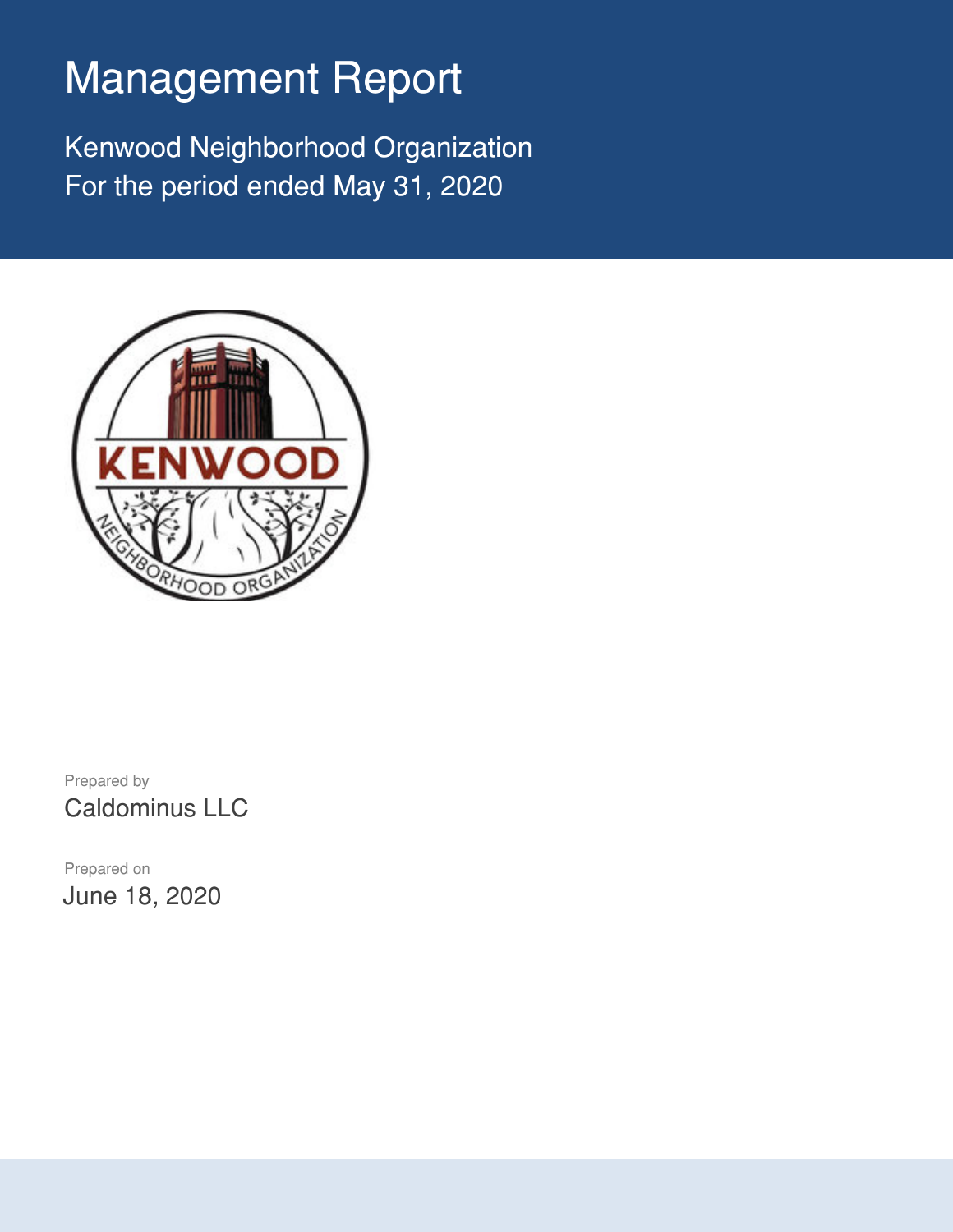# **Table of Contents**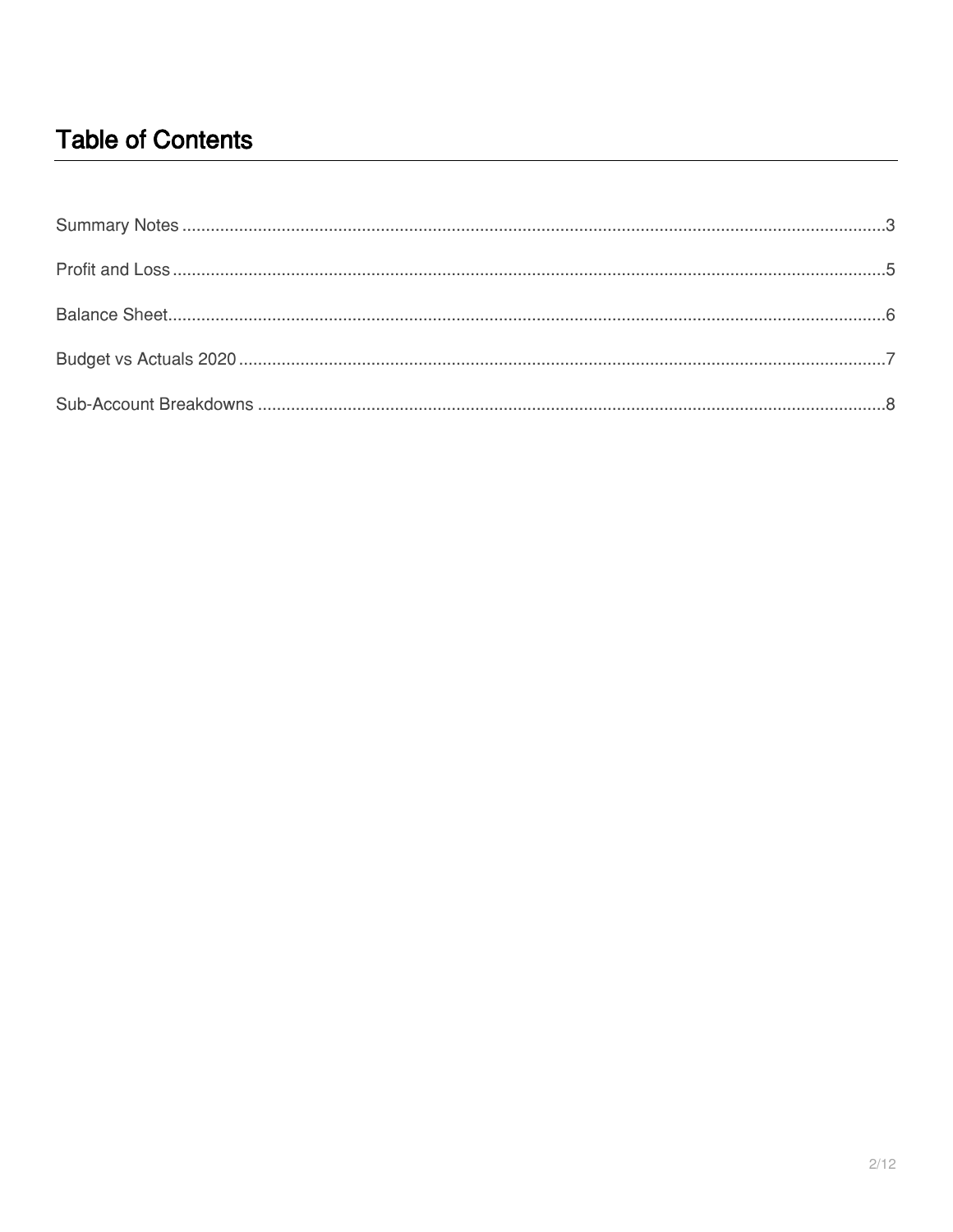### <span id="page-2-0"></span>**Kenwood Neighborhood Organization**

Annual Report, Fiscal Year 2020

### **Introduction**

This Management Report displays the financial condition and previous year's results for the Kenwood Neighborhood Organization as of the end of FY2020. The key advantage in this presentation is that the main P&L and Balance Sheet reports are easy to scan as condensed versions, with full ledger account breakout at the end.

### **Reading This Report**

There are 4 reporting sections, as shown in the Table of Contents:

- 1. Profit & Loss (or Income Statement)
- 2. Balance Sheet
- 3. Budget vs. Actuals
- 4. Sub-account breakouts for P&L and Budget vs Actuals

1. The Profit and Loss (P&L) statement shows a condensed version of income and expenses for the fiscal year 2020. Results for the previous fiscal year (2019) are also shown.

2. The Balance Sheet displays the financial condition as of the end of fiscal year 2020 with asset balances and any liabilities. Results for the previous fiscal year (2019) are also shown.

3. The Budget vs Actual report displays another version of the P&L report with a comparison to the annual budget.

4. The Sub-account Breakouts report is the detail rolled up of each of the summary line items in the P&L and Budget vs Actuals reports. The index numbers correspond to the numbers in the Notes column in the P&L and the Budget vs Actual reports. Observe that there are 2 sections in the breakouts: one for the P&L (index# 2 -10) and one for the Budget vs Actual (index# 11 - 18).

### **Annual Report Summary Notes P&L Notes**

#### **P&L Notes**

Income shows \$22,061 from two CPP draws submitted at the end of May. These were accepted by end of May and thus are counted as receivables for FY2020.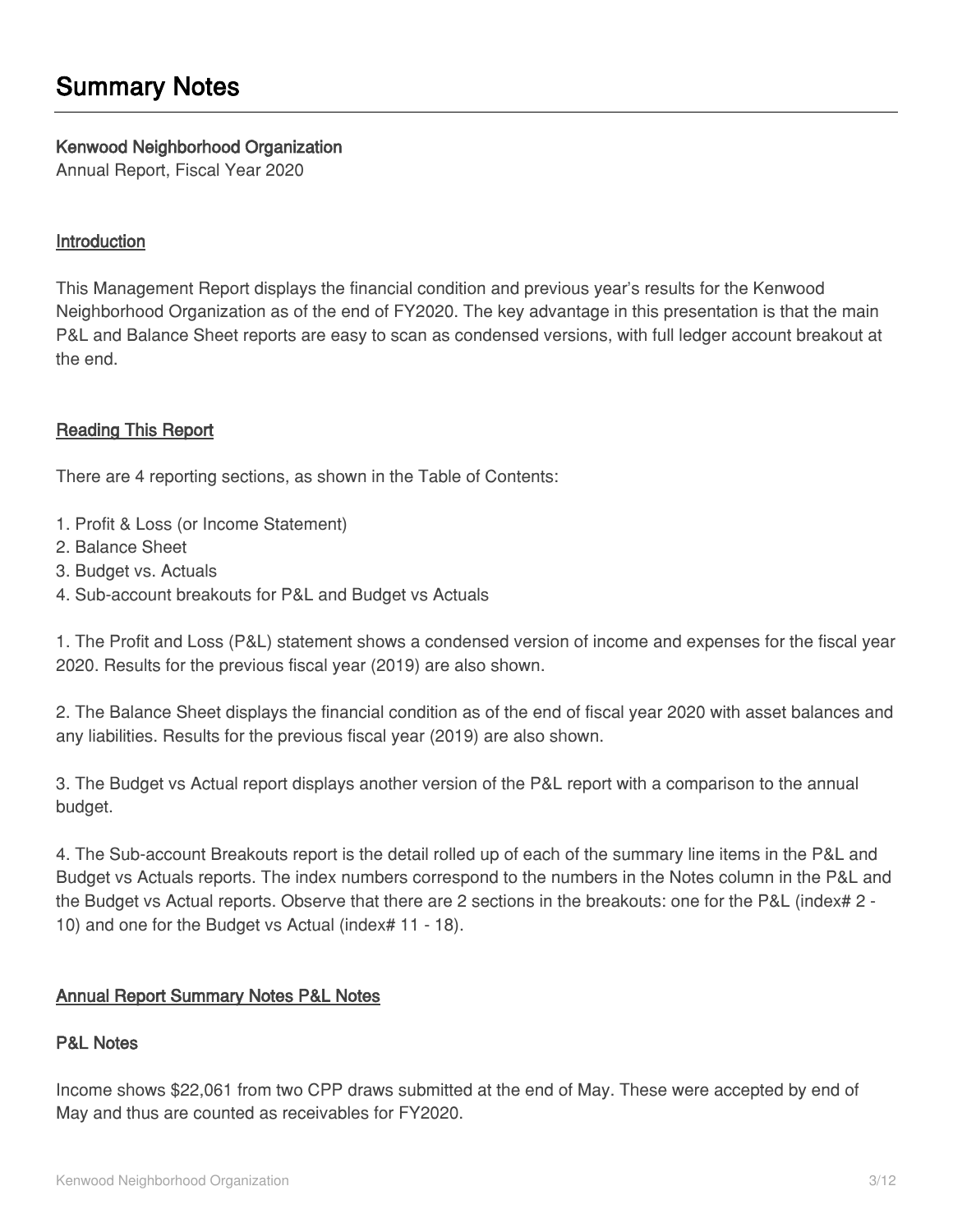One draw was against Contract C-43305 covering expenses for the Neighborhood Priority Plan. \$7,842 was requested, leaving \$8,965 balance in the contract. \$21,031 is still available in the neighborhood priority reserve to add to this with an amendment.

The other draw was against Contract C-42697 covering general action plan funding. \$14,893 was requested, leaving \$258 balance. \$12,500 is available yet to be added by amendment.

A contract amendment for \$2,500 was in place for Park Police patrolling subsidy costs for Summer of 2019. Actual Park Police costs amounted to \$5,238, but the police covered the remaining \$2,738.

Individual donations of \$2,500 were received, a large increase from 2019.

Most operational costs, including contract labor, was down from last year. Programs and Events costs increased by 23% with the bulk of that going to Hidden Beach, both for events and activities and for Park Police subsidy.

#### **Balance Sheet Notes**

Expenses for 2020 reduced bank account assets substantially, but these will be replenished shortly when the CPP funds are received in June or July. \$22,735 is expected as shown in the Accounts Receivable.

Income was down against budget primarily from the lower CPP draw than originally roughly estimated. Program expenses were also down substantially from budget primarily from program costs compared to the higher estimate and fewer newsletters from original estimate.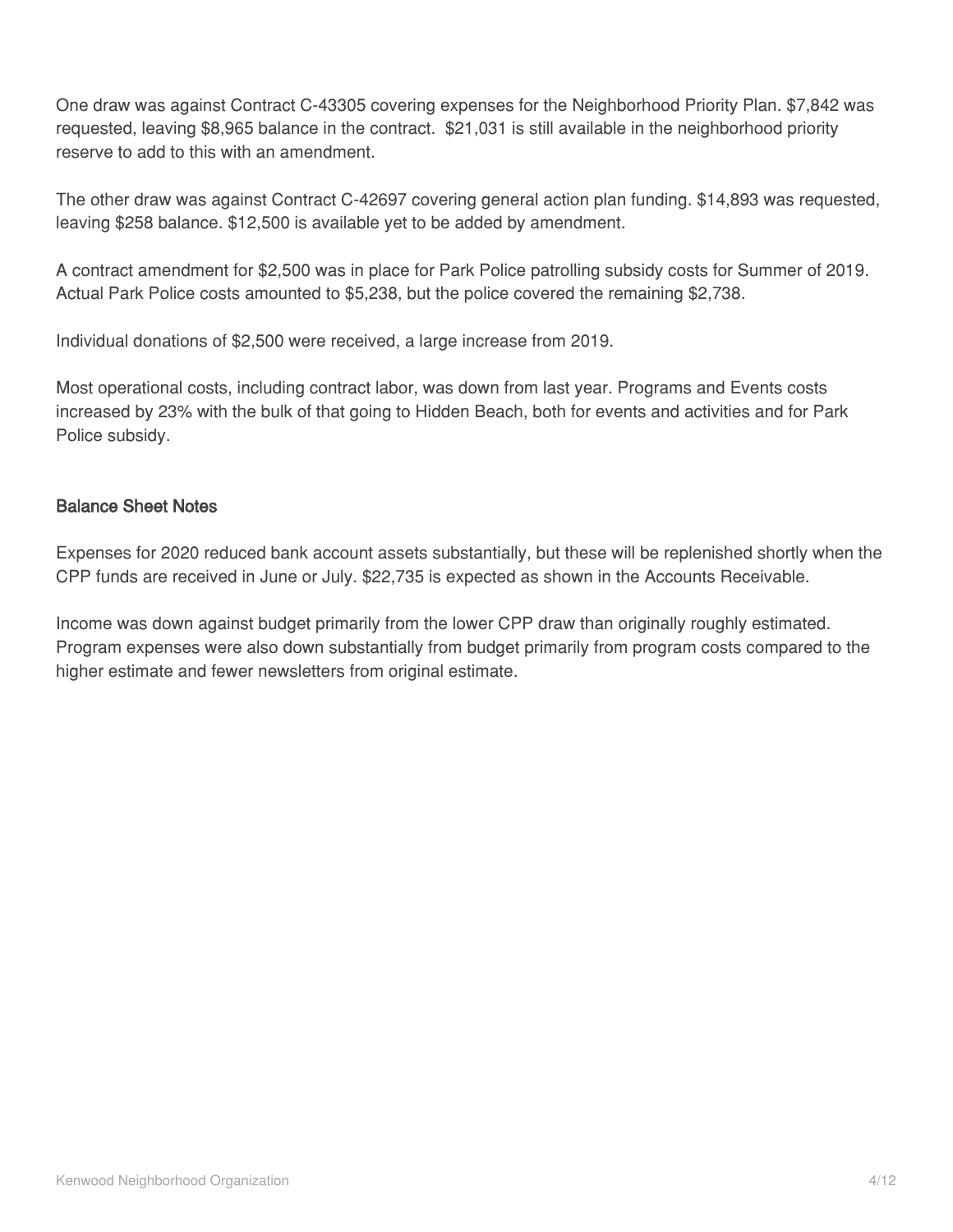# <span id="page-4-0"></span>**Profit and Loss**

June 2019 - May 2020

|                                    | <b>NOTES</b> |                     | <b>Total</b>             |
|------------------------------------|--------------|---------------------|--------------------------|
|                                    |              | Jun 2019 - May 2020 | Jun 2018 - May 2019 (PY) |
| <b>INCOME</b>                      |              |                     |                          |
| 2100 Contract & Grant Income       | 2            | 26,060.67           | 22,724.83                |
| 2200 Donations                     | 3            | 2,230.00            | 1,100.00                 |
| 2700 Services                      |              | 93.00               |                          |
| 2900 Miscellaneous Income          | 4            | 65.77               | 64.58                    |
| Sales of Product Income            |              | 100.00              |                          |
| <b>Total Income</b>                |              | 28,549.44           | 23,889.41                |
| <b>GROSS PROFIT</b>                |              | 28,549.44           | 23,889.41                |
| <b>EXPENSES</b>                    |              |                     |                          |
| 4100 Neighborhood Contract Staff   | 5            | 5,750.00            | 8,195.00                 |
| 4200 Office & Facilities           | 6            | 176.56              | 552.38                   |
| 4400 Financial Operations          | 7            | 2,819.38            | 3,542.55                 |
| 5000 Communications & Outreach     | 8            | 2,602.76            | 4,284.54                 |
| 6000 Programs, Projects, Events    | 9            | 9,712.83            | 7,878.01                 |
| 7000 Community Investment Projects | 10           |                     | 1,000.00                 |
| <b>Total Expenses</b>              |              | 21,061.53           | 25,452.48                |
| <b>NET OPERATING INCOME</b>        |              | 7,487.91            | $-1,563.07$              |
| <b>NET INCOME</b>                  |              | \$7,487.91          | $$ -1,563.07$            |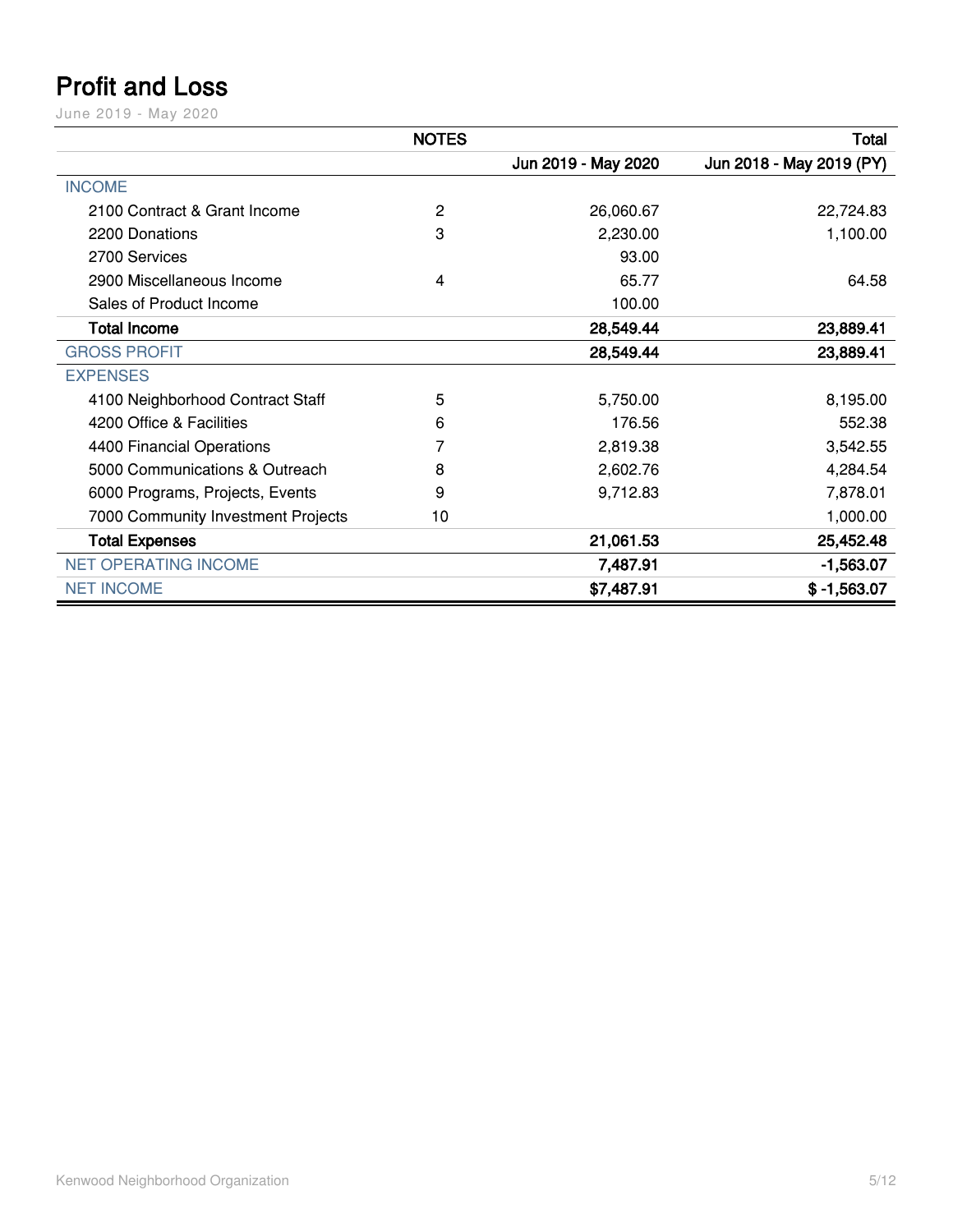# <span id="page-5-0"></span>**Balance Sheet**

As of May 31, 2020

|                                     | <b>NOTES</b>       | <b>Total</b>            |
|-------------------------------------|--------------------|-------------------------|
|                                     | As of May 31, 2020 | As of May 31, 2019 (PY) |
| <b>ASSETS</b>                       |                    |                         |
| <b>Current Assets</b>               |                    |                         |
| <b>Bank Accounts</b>                |                    |                         |
| 1101 Firefly Basic Savings          | 5.34               | 5.34                    |
| 1102 Firefly Essential Checking     | 5,815.99           | 6,954.52                |
| 1108 Firefly Business Money Market  | 9,645.70           | 23,754.93               |
| <b>Total Bank Accounts</b>          | 15,467.03          | 30,714.79               |
| <b>Accounts Receivable</b>          |                    |                         |
| Accounts Receivable (A/R)           | 22,735.67          |                         |
| <b>Total Accounts Receivable</b>    | 22,735.67          | 0.00                    |
| <b>Total Current Assets</b>         | 38,202.70          | 30,714.79               |
| <b>TOTAL ASSETS</b>                 | \$38,202.70        | \$30,714.79             |
| <b>LIABILITIES AND EQUITY</b>       |                    |                         |
| <b>Liabilities</b>                  |                    |                         |
| <b>Total Liabilities</b>            |                    |                         |
| <b>Equity</b>                       |                    |                         |
| 1900 Opening Balance Equity         | 32,106.64          | 32,106.64               |
| 1920 Retained Earnings              | $-1,391.85$        | 171.22                  |
| Net Income                          | 7,487.91           | $-1,563.07$             |
| <b>Total Equity</b>                 | 38,202.70          | 30,714.79               |
| <b>TOTAL LIABILITIES AND EQUITY</b> | \$38,202.70        | \$30,714.79             |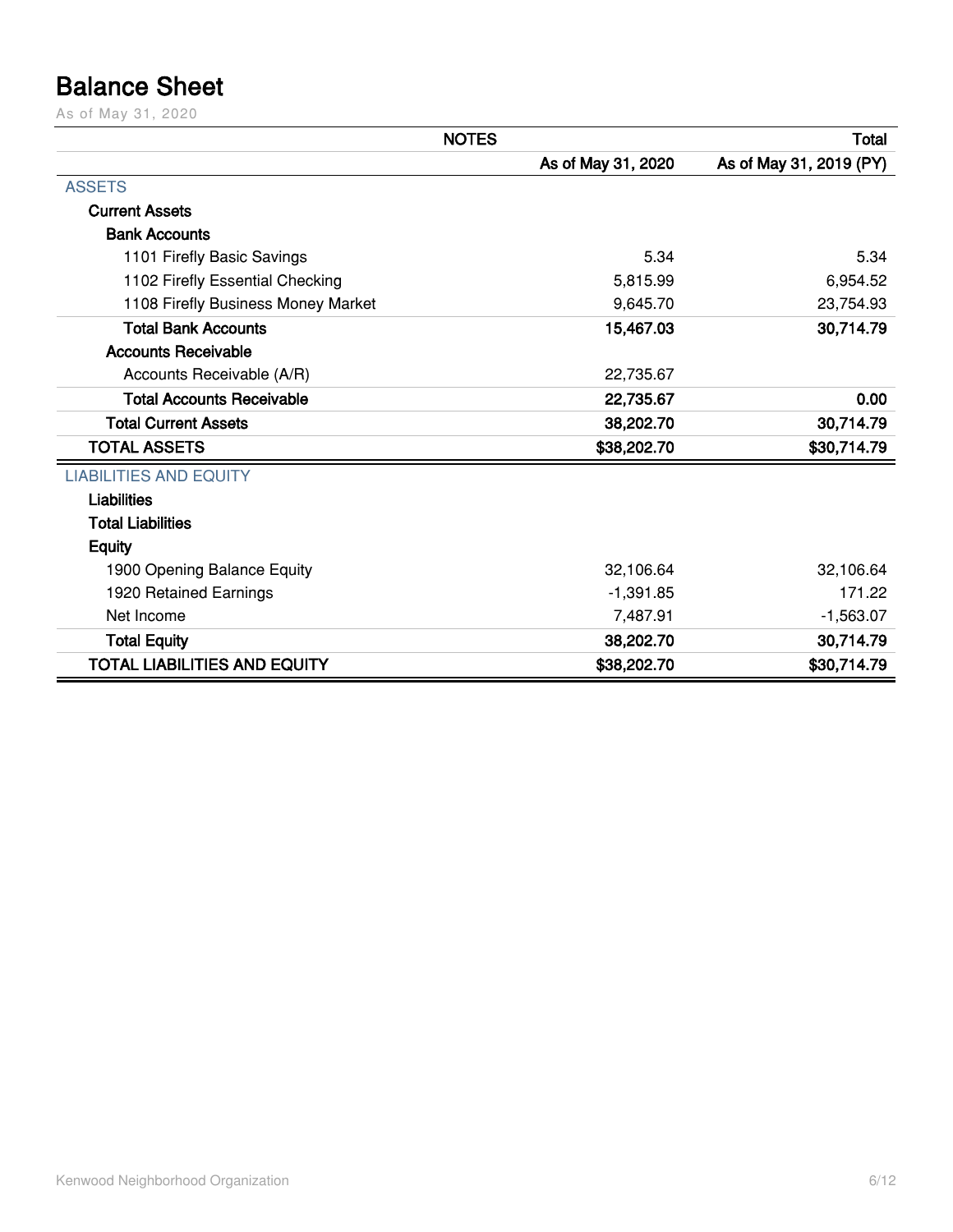### <span id="page-6-0"></span>**Budget vs Actuals 2020**

June 2019 - May 2020

|                                  | <b>NOTES</b> |         | <b>Total</b>  |
|----------------------------------|--------------|---------|---------------|
|                                  |              | Actual  | <b>Budget</b> |
| <b>INCOME</b>                    |              |         |               |
| 2100 Contract & Grant Income     | 11           | 26,061  | 28,500        |
| 2200 Donations                   | 12           | 2,230   | 1,500         |
| 2700 Services                    |              | 93      |               |
| 2900 Miscellaneous Income        | 13           | 66      | 75            |
| Sales of Product Income          |              | 100     |               |
| <b>Total Income</b>              |              | 28,549  | 30,075        |
| <b>GROSS PROFIT</b>              |              | 28,549  | 30,075        |
| <b>EXPENSES</b>                  |              |         |               |
| 4100 Neighborhood Contract Staff | 14           | 5,750   | 5,000         |
| 4200 Office & Facilities         | 15           | 177     | 132           |
| 4400 Financial Operations        | 16           | 2,819   | 2,650         |
| 5000 Communications & Outreach   | 17           | 2,603   | 4,250         |
| 6000 Programs, Projects, Events  | 18           | 9,713   | 16,075        |
| <b>Total Expenses</b>            |              | 21,062  | 28,107        |
| <b>NET OPERATING INCOME</b>      |              | 7,488   | 1,968         |
| <b>NET INCOME</b>                |              | \$7,488 | \$1,968       |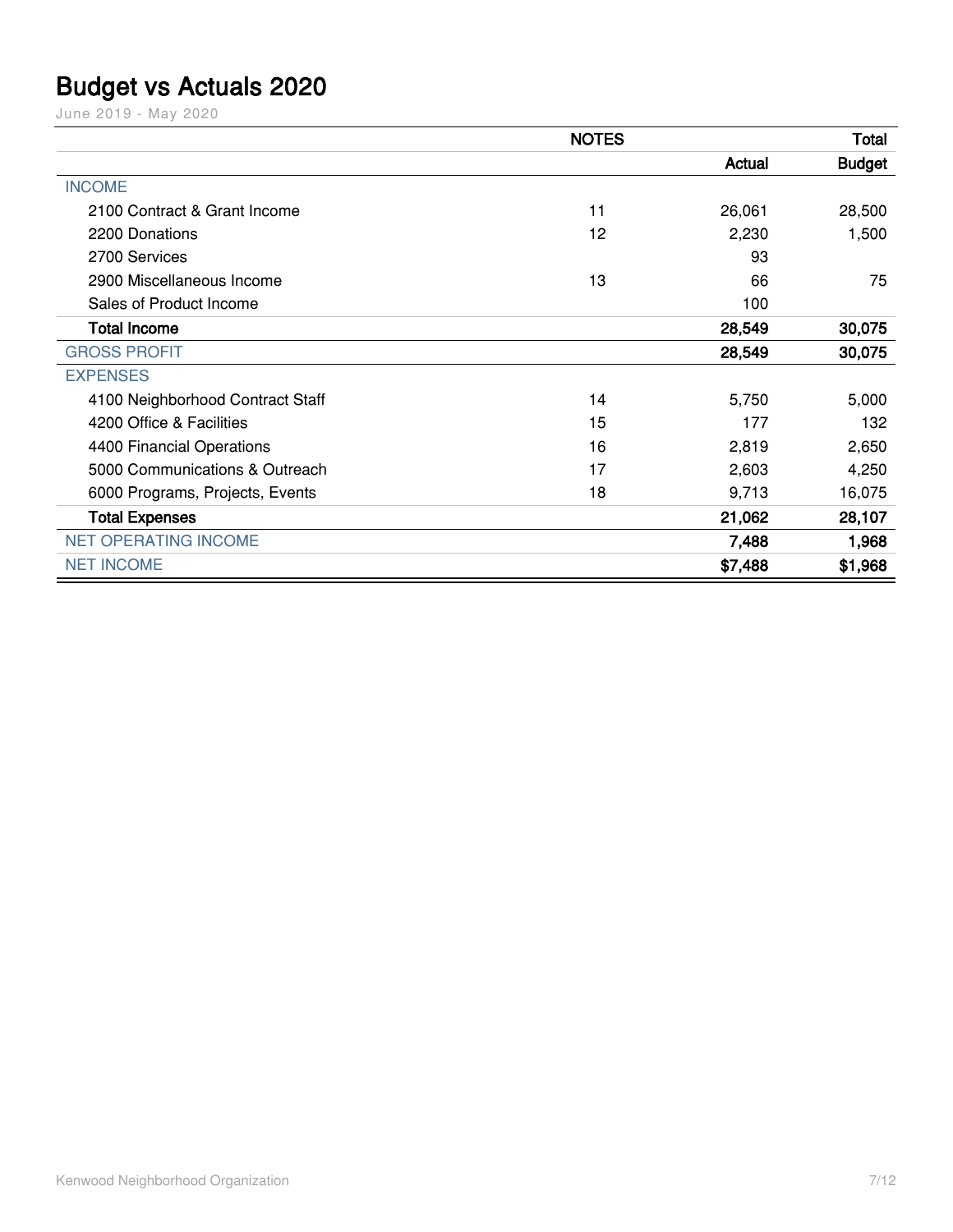## <span id="page-7-0"></span>**Sub-Account Breakdowns**

*1. This schedule displays detailed breakdowns of sub-accounts for line items indexed in the Notes columns of the P&L and Budget vs Actuals reports.*

#### **2. 2100 Contract & Grant Income**

|                                         |                     | <b>Total</b>             |
|-----------------------------------------|---------------------|--------------------------|
|                                         | Jun 2019 - May 2020 | Jun 2018 - May 2019 (PY) |
| 2100 Contract & Grant Income            |                     |                          |
| 2110 City of Minneapolis CPP            | 22,735.67           | 22,724.83                |
| 2115 Park Police Escrow Grant           | 2,500.00            |                          |
| 2120 Hennepin Co. (via Metro Blooms)    | 825.00              |                          |
| Total 2100 Contract & Grant Income      | 26,060.67           | 22,724.83                |
| 3. 2200 Donations                       |                     |                          |
|                                         |                     | Total                    |
|                                         | Jun 2019 - May 2020 | Jun 2018 - May 2019 (PY) |
| 2200 Donations                          |                     |                          |
| 2210 Individual                         | 2,230.00            | 1,100.00                 |
| <b>Total 2200 Donations</b>             | 2,230.00            | 1,100.00                 |
| 4. 2900 Miscellaneous Income            |                     |                          |
|                                         |                     | Total                    |
|                                         | Jun 2019 - May 2020 | Jun 2018 - May 2019 (PY) |
| 2900 Miscellaneous Income               |                     |                          |
| 2910 Interest & Dividends               | 65.77               | 46.26                    |
| 2990 Uncategorized Income               |                     | 18.32                    |
| <b>Total 2900 Miscellaneous Income</b>  | 65.77               | 64.58                    |
| 5. 4100 Neighborhood Contract Staff     |                     |                          |
|                                         |                     | Total                    |
|                                         | Jun 2019 - May 2020 | Jun 2018 - May 2019 (PY) |
| 4100 Neighborhood Contract Staff        |                     |                          |
| 4120 Staff - Communications             | 5,150.00            | 5,500.00                 |
| 4130 Staff - Programs, Projects, Events | 600.00              | 2,695.00                 |
| Total 4100 Neighborhood Contract Staff  | 5,750.00            | 8,195.00                 |
| 6. 4200 Office & Facilities             |                     |                          |
|                                         |                     | <b>Total</b>             |
|                                         | Jun 2019 - May 2020 | Jun 2018 - May 2019 (PY) |
| 4200 Office & Facilities                |                     |                          |
| 4210 Rents & Leases                     | 154.00              | 140.00                   |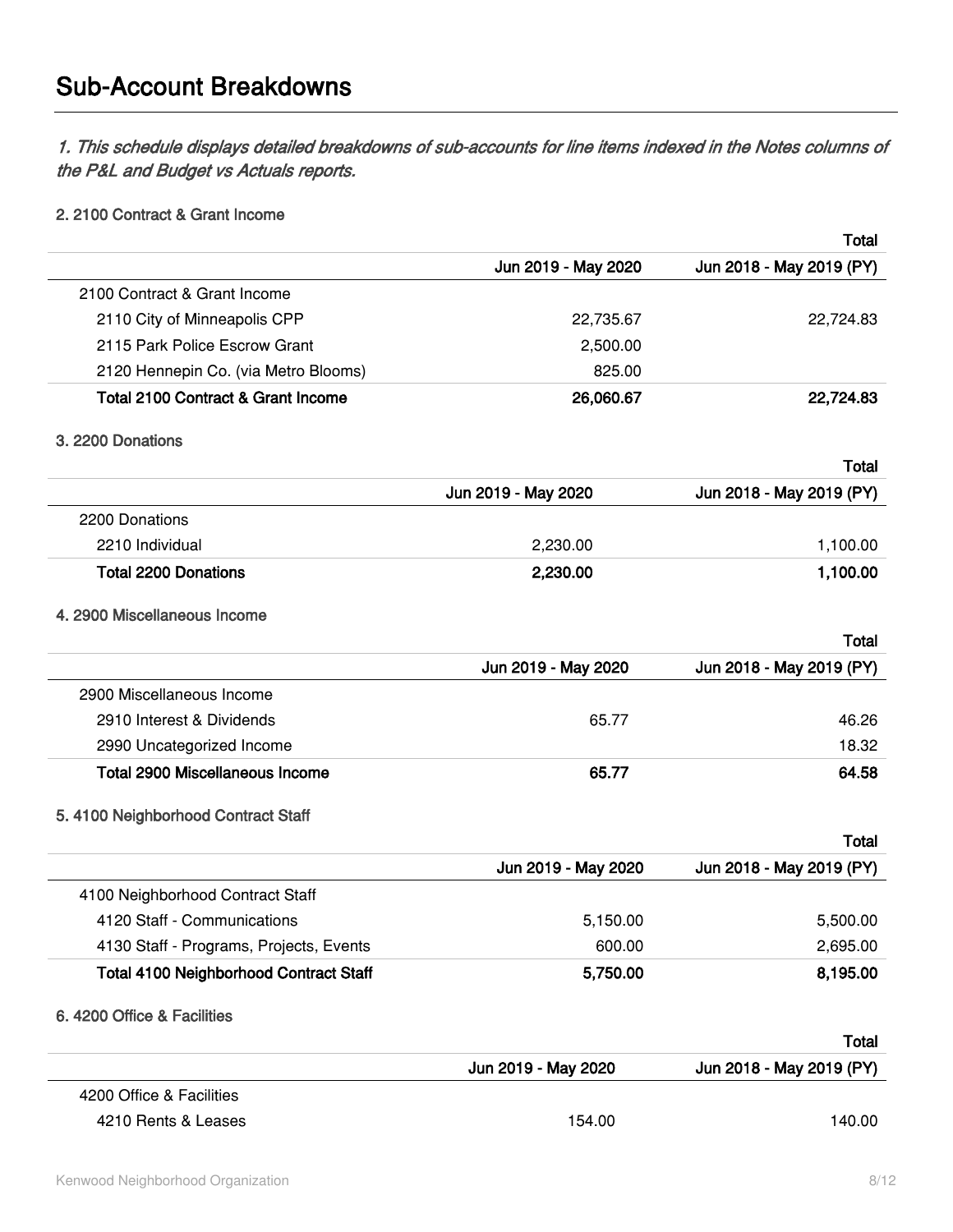|                                                                              |                     | Total                             |
|------------------------------------------------------------------------------|---------------------|-----------------------------------|
|                                                                              | Jun 2019 - May 2020 | Jun 2018 - May 2019 (PY)          |
| 4230 Furniture & Fixtures                                                    |                     | 412.38                            |
| 4250 Supplies & Materials                                                    | 22.56               |                                   |
| Total 4200 Office & Facilities                                               | 176.56              | 552.38                            |
| 7. 4400 Financial Operations                                                 |                     |                                   |
|                                                                              |                     | Total                             |
|                                                                              | Jun 2019 - May 2020 | Jun 2018 - May 2019 (PY)          |
| 4400 Financial Operations                                                    |                     |                                   |
| 4410 Accounting/Bookkeeping Prof Serv                                        | 1,368.07            | 2,694.89                          |
| 4420 Bank & Service Fees                                                     | 32.99               |                                   |
| 4430 Insurance                                                               | 1,357.32            | 792.66                            |
| 4440 Filing Fees & Permits                                                   | 61.00               | 55.00                             |
| <b>Total 4400 Financial Operations</b>                                       | 2,819.38            | 3,542.55                          |
| 8.5000 Communications & Outreach                                             |                     |                                   |
|                                                                              | Jun 2019 - May 2020 | Total<br>Jun 2018 - May 2019 (PY) |
| 5000 Communications & Outreach                                               |                     |                                   |
| 5100 Hill and Lake Press                                                     | 412.00              | 934.00                            |
| 5200 Newsletter                                                              |                     |                                   |
| 5210 Layout & Printing                                                       | 1,931.16            | 1,538.68                          |
| <b>Total 5200 Newsletter</b>                                                 | 1,931.16            | 1,538.68                          |
| 5300 Internet & Web Services                                                 |                     |                                   |
| 5330 Internet & Web Service Fees                                             | 259.60              | 168.00                            |
| Total 5300 Internet & Web Services                                           | 259.60              | 168.00                            |
|                                                                              |                     |                                   |
| 5400 Other Communications<br><b>Total 5000 Communications &amp; Outreach</b> | 2,602.76            | 1,643.86<br>4,284.54              |
|                                                                              |                     |                                   |
| 9. 6000 Programs, Projects, Events                                           |                     | <b>Total</b>                      |
|                                                                              | Jun 2019 - May      | Jun 2018 - May 2019               |
|                                                                              | 2020                | (PY)                              |
| 6000 Programs, Projects, Events                                              |                     |                                   |
| 6100 Hidden Beach                                                            |                     |                                   |
| 6110 Park Police (Priority 3)                                                | 2,500.00            | 4,574.17                          |
| 6120 Hidden Beach General                                                    | 4,175.35            | 2,008.88                          |
| Total 6100 Hidden Beach                                                      | 6,675.35            | 6,583.05                          |
| 6200 Annual Meeting                                                          | 739.54              |                                   |
| 6400 Thrill Kenwood                                                          | 1,000.00            |                                   |
| 6500 Ice Skating Party                                                       | 47.94               | 39.96                             |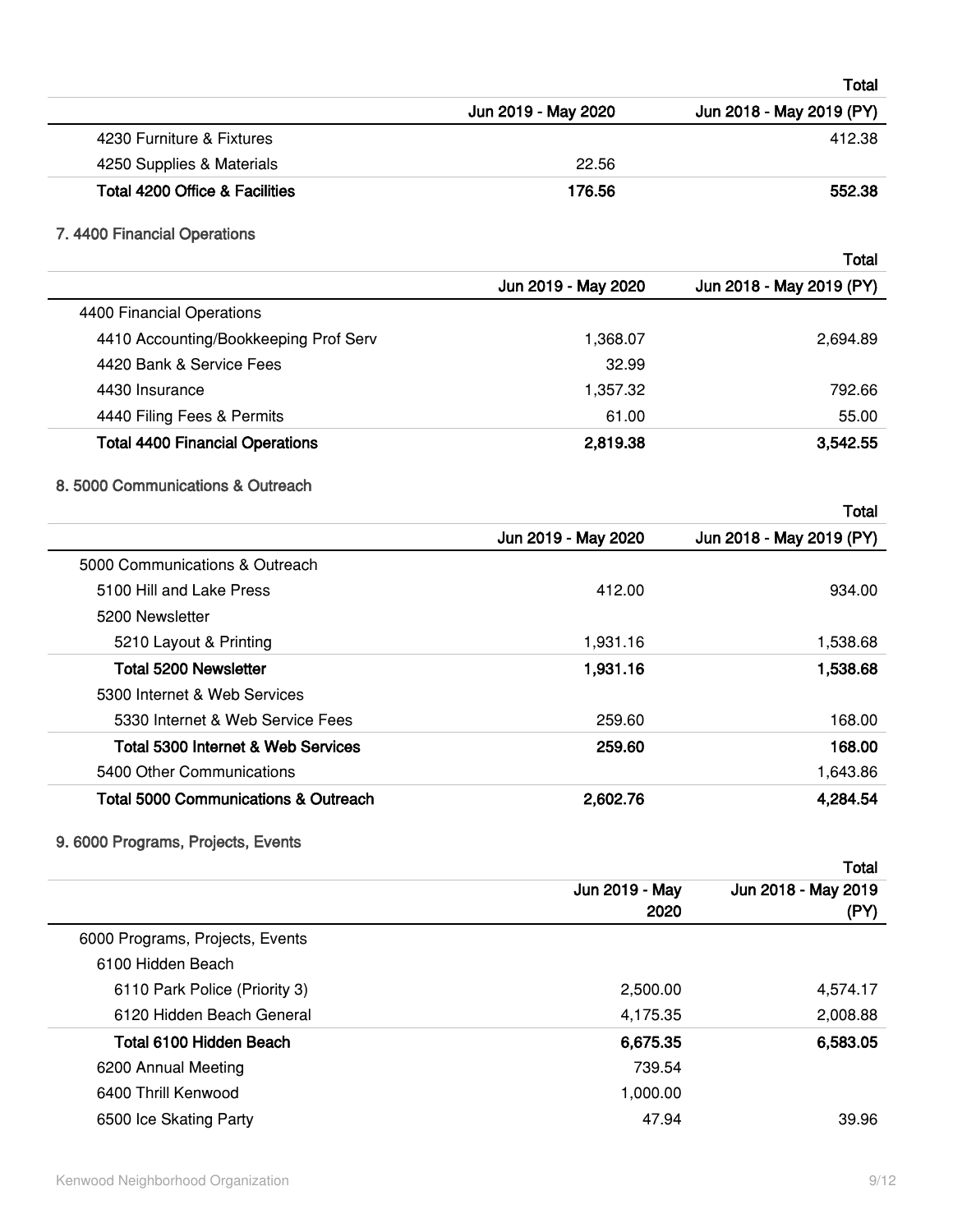|                                                                                        |                     |               | <b>Total</b>             |
|----------------------------------------------------------------------------------------|---------------------|---------------|--------------------------|
|                                                                                        | Jun 2019 - May      |               | Jun 2018 - May 2019      |
|                                                                                        | 2020                |               | (PY)                     |
| 6600 Educational & Social Programming (Priority 4)                                     |                     |               |                          |
| 6610 Kenwood Community School<br>Total 6600 Educational & Social Programming (Priority | 750.00              |               | 1,000.00                 |
| 4)                                                                                     | 750.00              |               | 1,000.00                 |
| 6800 Landscaping & Gardens (Priority 2)                                                | 500.00              |               |                          |
| 6900 Other Programs, Projects, Events                                                  |                     |               | 255.00                   |
| Total 6000 Programs, Projects, Events                                                  | 9,712.83            |               | 7,878.01                 |
| 10. 7000 Community Investment Projects                                                 |                     |               |                          |
|                                                                                        |                     |               | Total                    |
|                                                                                        | Jun 2019 - May 2020 |               | Jun 2018 - May 2019 (PY) |
| 7000 Community Investment Projects                                                     |                     |               | 250.00                   |
| 7200 Large Projects                                                                    |                     |               | 750.00                   |
| <b>Total 7000 Community Investment Projects</b>                                        |                     |               | 1,000.00                 |
| 11. 2100 Contract & Grant Income                                                       |                     |               |                          |
|                                                                                        |                     |               | Total                    |
|                                                                                        |                     | <b>Actual</b> | <b>Budget</b>            |
| 2100 Contract & Grant Income                                                           |                     |               |                          |
| 2110 City of Minneapolis CPP                                                           |                     | 22,736        | 26,000                   |
| 2115 Park Police Escrow Grant                                                          |                     | 2,500         | 2,500                    |
| 2120 Hennepin Co. (via Metro Blooms)                                                   |                     | 825           |                          |
| <b>Total 2100 Contract &amp; Grant Income</b>                                          |                     | 26,061        | 28,500                   |
| 12. 2200 Donations                                                                     |                     |               |                          |
|                                                                                        |                     |               | <b>Total</b>             |
|                                                                                        |                     | Actual        | <b>Budget</b>            |
| 2200 Donations                                                                         |                     |               |                          |
| 2210 Individual                                                                        |                     | 2,230         | 1,500                    |
| <b>Total 2200 Donations</b>                                                            |                     | 2,230         | 1,500                    |
|                                                                                        |                     |               |                          |
| 13. 2900 Miscellaneous Income                                                          |                     |               |                          |
|                                                                                        |                     |               | Total                    |
|                                                                                        |                     | Actual        | <b>Budget</b>            |
| 2900 Miscellaneous Income                                                              |                     |               |                          |
| 2910 Interest & Dividends                                                              |                     | 66            | 75                       |
| <b>Total 2900 Miscellaneous Income</b>                                                 |                     | 66            | 75                       |
| 14. 4100 Neighborhood Contract Staff                                                   |                     |               |                          |
|                                                                                        |                     |               | Total                    |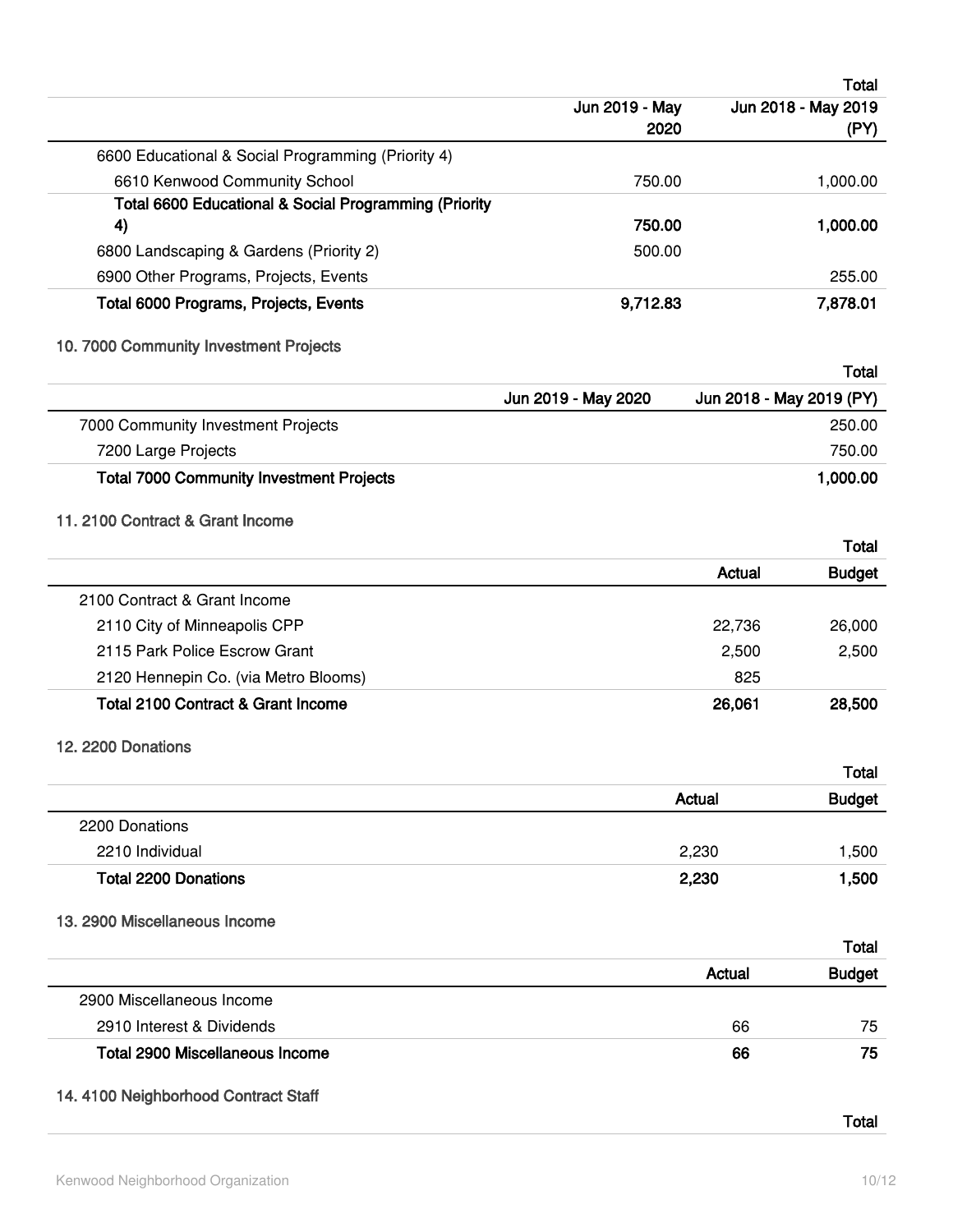|                                                 | <b>Actual</b> | <b>Budget</b> |
|-------------------------------------------------|---------------|---------------|
| 4100 Neighborhood Contract Staff                |               |               |
| 4120 Staff - Communications                     | 5,150         | 5,000         |
| 4130 Staff - Programs, Projects, Events         | 600           |               |
| <b>Total 4100 Neighborhood Contract Staff</b>   | 5,750         | 5,000         |
| 15, 4200 Office & Facilities                    |               |               |
|                                                 |               | Total         |
|                                                 | Actual        | <b>Budget</b> |
| 4200 Office & Facilities                        |               |               |
| 4210 Rents & Leases                             | 154           | 132           |
| 4250 Supplies & Materials                       | 23            |               |
| <b>Total 4200 Office &amp; Facilities</b>       | 177           | 132           |
| 16. 4400 Financial Operations                   |               |               |
|                                                 |               | Total         |
|                                                 | Actual        | <b>Budget</b> |
| 4400 Financial Operations                       |               |               |
| 4410 Accounting/Bookkeeping Prof Serv           | 1,368         | 1,500         |
| 4420 Bank & Service Fees                        | 33            |               |
| 4430 Insurance                                  | 1,357         | 1,100         |
| 4440 Filing Fees & Permits                      | 61            | 50            |
| <b>Total 4400 Financial Operations</b>          | 2,819         | 2,650         |
| 17. 5000 Communications & Outreach              |               |               |
|                                                 |               | Total         |
|                                                 | Actual        | <b>Budget</b> |
| 5000 Communications & Outreach                  |               |               |
| 5100 Hill and Lake Press                        | 412           | 1,150         |
| 5200 Newsletter                                 |               |               |
| 5210 Layout & Printing                          | 1,931         | 3,000         |
| <b>Total 5200 Newsletter</b>                    | 1,931         | 3,000         |
| 5300 Internet & Web Services                    |               |               |
| 5330 Internet & Web Service Fees                | 260           | 100           |
| Total 5300 Internet & Web Services              | 260           | 100           |
| <b>Total 5000 Communications &amp; Outreach</b> | 2,603         | 4,250         |
| 18. 6000 Programs, Projects, Events             |               |               |
|                                                 |               | Total         |
|                                                 | <b>Actual</b> | <b>Budget</b> |

6000 Programs, Projects, Events 6100 Hidden Beach